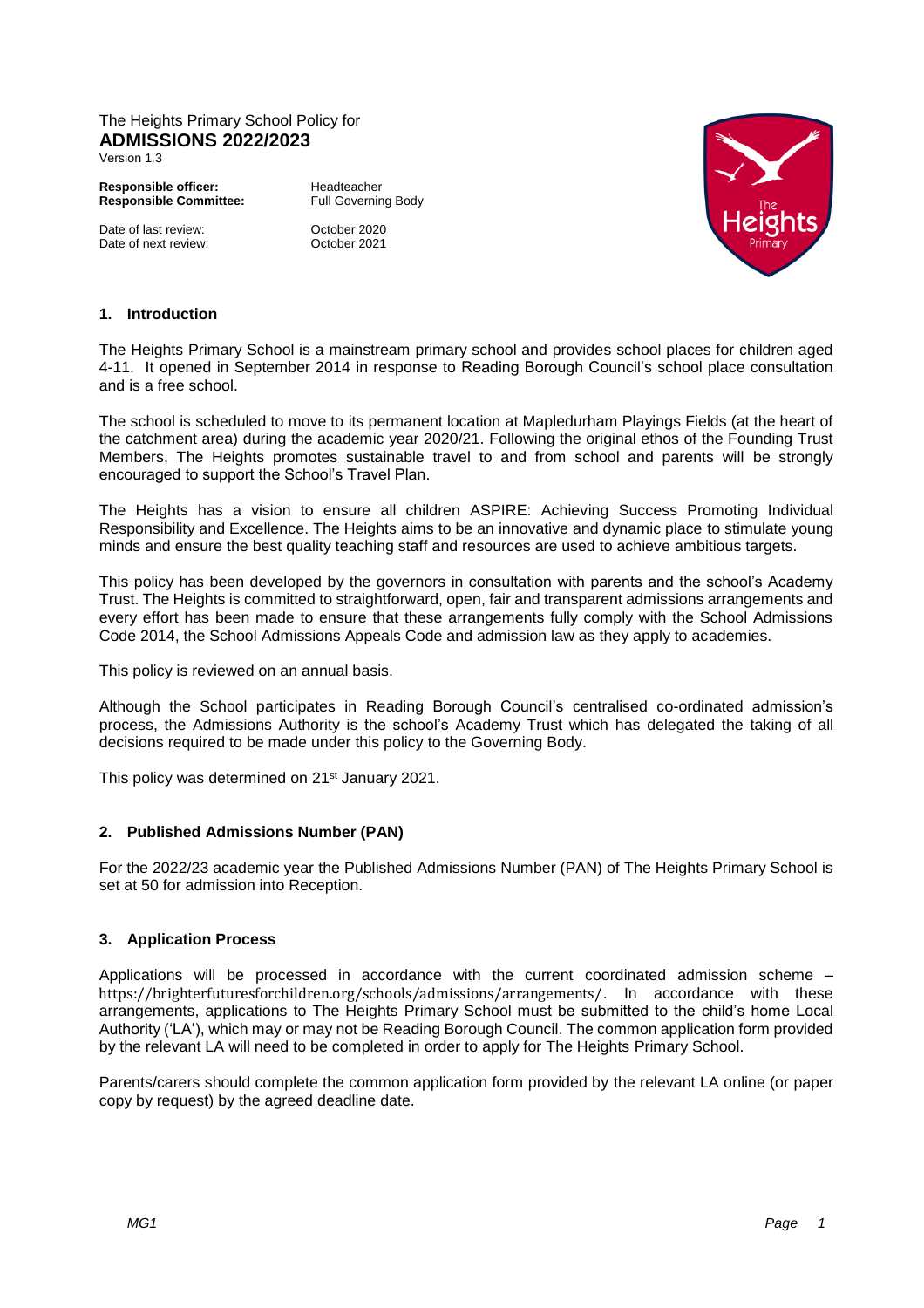# **4. Applications for Entry in 2022/23**

Reading Borough Council's composite prospectus (guide for parents and carers) gives information about the school and assists parents in expressing their preference for a school. This can be obtained from the Brighter Futures for Children School Admissions webpage or from the Reading School Admissions Team at the Civic Offices, Bridge Street, Reading, RG1 7LU.

For 2022/23 admissions, the application must be submitted by 15 January 2022. Applications received after 15 January 2022 will be considered as a late application and considered in accordance with the co-ordinated admission arrangements of the home LA.

The normal admission round ends on 31 August 2022. After this date, any waiting list will be treated as In-Year admissions and the waiting list will be transferred to the school.

Applications will be considered for children whose fifth birthday falls on or between 1st September 2022 and 31st August 2023 and summer born children (whose fifth birthday falls on or between 1st April 2022 and 31st August 2022) who have not yet commenced full time education.

Parents will be informed by their home LA on 19 April 2022 if a place is offered by The Heights Primary School.

School admission authorities are required to provide for the admission of all children in the September following their fourth birthday, but flexibilities exist for children whose parents do not feel they are ready to begin school before they reach compulsory school age:

- 1. Although children do not need to be in statutory education until the September, January or April after their fifth birthday, places offered are on a full-time basis from September 2022.
- 2. Parents may delay entry into school until their child reaches compulsory school age, being January 2023 or April 2023 following their 5th birthday. *Parents considering this are asked to contact the Headteacher as soon as possible*.
- 3. Parents of children born on or between 1st April 2017 and 31st August 2017 ('summer born children') may seek a place for their child outside of their normal age group to be admitted into Reception rather than Year 1 in September 2022. In such cases, applicants should submit an application on the common application form by the agreed deadline and also complete an offset request form. In these circumstances, the governing body is responsible for making the decision on the basis of the circumstances of the case and in the best interests of the child concerned. Parents should note that whilst there is in general no statutory barrier to children being admitted outside their normal age group, parents do not have the right to insist that their child is admitted to a particular age group.

If such a request is granted:

- (a) The original Reception place will be reallocated to another child; and
- (b) The parents/carers will need to reapply for a Reception place in the next school year in the normal way. If the child receives a place in the following year, they will usually progress through the school in this year group, i.e. out of their normal age group.

 *Parents considering delayed entry are asked to contact the Headteacher as soon as possible.*

4. Parents are also entitled to request part time education until the term after the child reaches the age of 5. *In such instances they should discuss details with the Headteacher*.

The school will organise a transitional programme of visits and induction, details of which will be released shortly after Offer Letters have been sent out by the LA.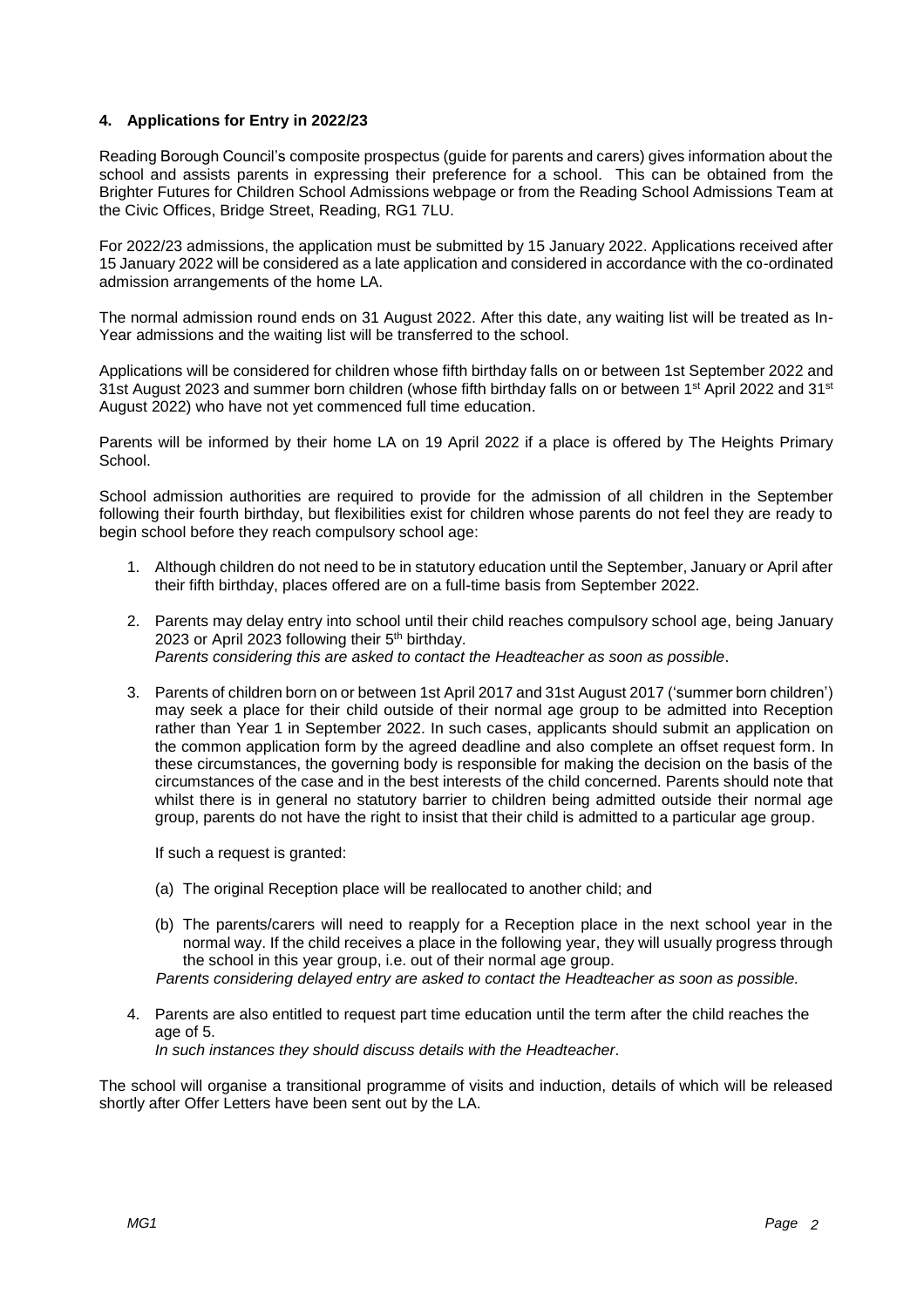# **5. Over-subscription**

If there are more applications than places available priority for places will be given according to the following over-subscription criteria. The over-subscription criteria take no account of the parents'/carers' order of preference and applications for each school named by the parents/carers.

Please note that children with a statement of special educational needs (SEN) or Education Health & Care (EHC) plan that names The Heights Primary School will be allocated a place above all other applicants.

In the event of over-subscription available places will be awarded in the following order:

- 1) Looked after Children in the care of a Local Authority or Children who were looked after but ceased to be so because they were adopted (or became subject to a child arrangement order or special guardianship order) immediately after they had been looked after. Provided appropriate evidence is submitted – Please see Note 1.
- 2) Children who have strong medical or social grounds for admission to The Heights School in particular. Please see Note 2.
- 3) Children whose permanent home address is in the catchment area of the school and have a sibling who is expected to be attending the school when the child starts school. Please see Note 3.
- 4) Children who have a sibling who was attending the school on 3<sup>rd</sup> October 2014 (the first national school census day for 2014/2015) and have a sibling (not necessarily the same sibling) who is expected to be attending the school when the child starts school. Please see Note 4.
- 5) Children whose permanent home address is in the catchment area of the school.
- 6) Children whose permanent home address is not in the catchment area of the school but have a sibling who is expected to be attending the school when the child starts school. Please see Note 3.
- 7) Other children.

## **6. Notes Relating to the Over-subscription Criteria**

## **Note 1 – Category 1 – Looked After and Previously Looked After Children**

Confirmation by the local authority that last looked after the child that the child was looked after immediately prior to the issuing of one of the following orders:

- Adoption order issued after December 2005 in England and Wales only
- Residence order issued after December 2005 in England and Wales only
- Special guardianship order issued after December 2005 in England and Wales only
- Children who have left care under Scottish or Northern Ireland legislation will not be included.

#### **Note 2 – Category 2 – Medical / Social Reasons**

Children with a chronic medical condition or strong social grounds in the family will be considered in this category provided a written request from a professional (i.e. Educational Psychologist, Social worker, Doctor) supporting the child or family is submitted. The request must state that The Heights is the only school suitable for the child because of the medical or social reasons of the child or family and that no other school can meet their needs. It is not sufficient for the professional to report what the parent/carer told them.

## **Note 3 – Category 3 and 6 – Divert rule**

Where the child was admitted to The Heights Primary School as a lower preference school to their catchment area school, or the parents/carers did not apply for a place for their child at The Heights but were allocated a place at The Heights by Reading School Admissions Team, and, in either case, at the date the place was offered the child's home address was outside the catchment area of The Heights, the application for any younger siblings for The Heights will be treated as within the catchment area of The Heights and within category 3.

However, please note that the usual tiebreaker will continue to apply, so in the case of more applicants than places in category 3, places will be allocated to those living closest to the data point of the area.

The divert rule does not apply if the older sibling joined the school as an In Year Transfer.

Please mention this category on your application form if it applies to your child.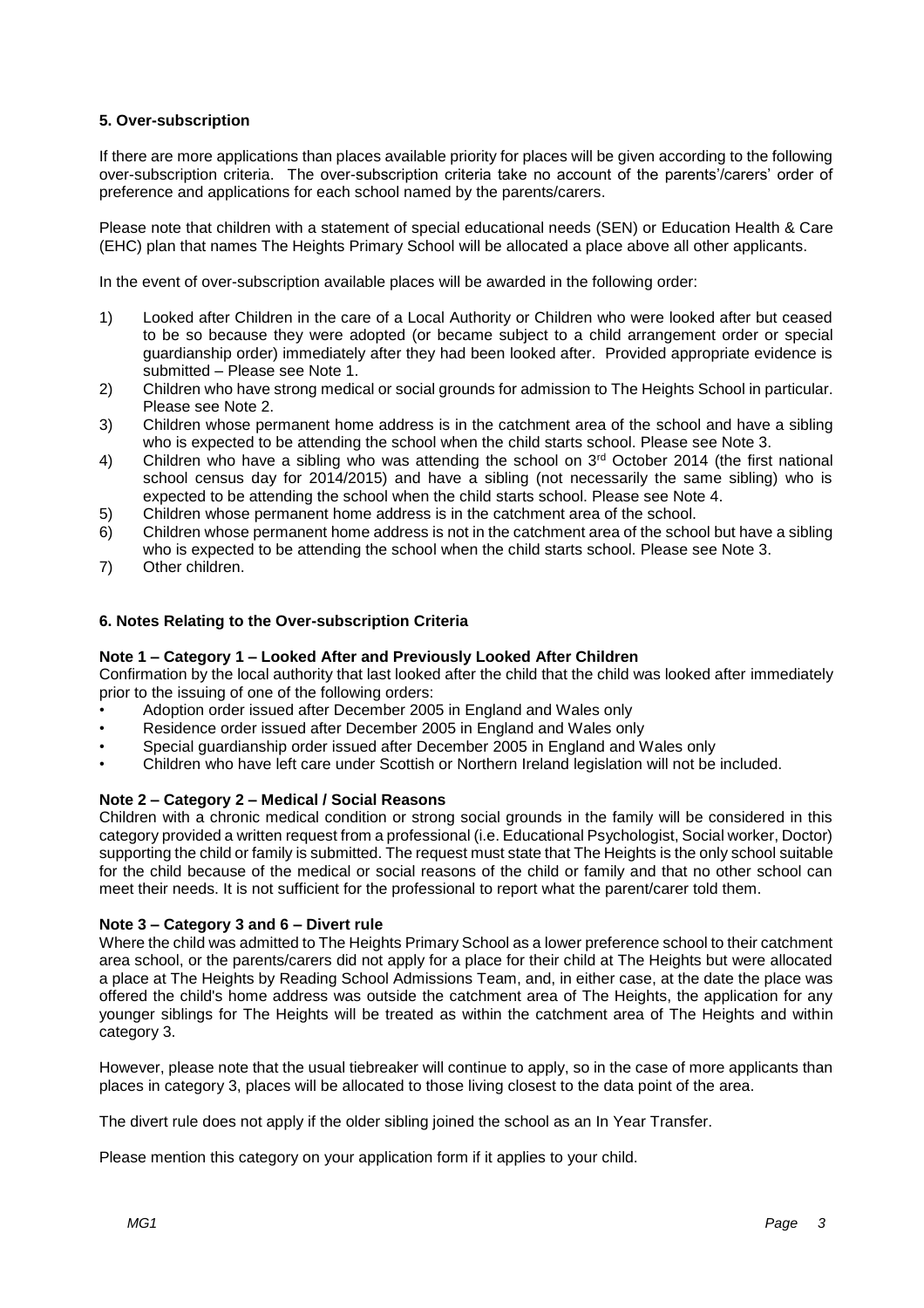## **Note 4 – Category 4 – Siblings of founder pupil**

Please mention this category on your application form if it applies to your child.

## **7. Definitions**

## **Catchment Area and Data Point**

The catchment area is shown on the school website. The data point will be the school building at the new address 129 Upper Woodcote Road, Caversham, Reading, RG4 7LB.

## **Tiebreaker**

If it is not possible to offer a place to all children in a in a particular category, places will be allocated to those living nearest to the data point of the area, as defined in the above Catchment Area section. The distance is measured as a straight line between the Ordnance Survey data point for the child's home address and the identified data point above. In the rare event that it is not possible to decide between the applications of those pupils who have the same distance measurement then the place will be offered using random allocation.

## **Parent/Carers**

A parent/carer is any person who has parental responsibility or care of the child. Parental responsibility for a child is set out in the Children Act 1989.

#### **Home address**

This is the permanent address of the parent/carer and their child, subject to the following criteria:

- 1. The home address is taken to be the address on the offer date (16 April 2022 for normal on time applications) and any change of address after submitting the application must be notified to the Admissions Team at Reading School Admissions Team and the application will be reviewed using the new address.
- 2. The governors reserve the right to seek additional evidence of proof of address. If such additional evidence is required it must be provided within 2 weeks of the request being made.
- 3. Should the child regularly spend nights during the school week at more than one address the following rules will apply:
	- (a) the Home Address is taken to be the address where the child spends the most of these nights; and
	- (b) Should the child regularly spend nights during the school week (Sunday to Thursday nights) at more than one address and spend an equal number of nights during that time at more than one, the home address will be that of the parent/carer in receipt of child benefit for the child, or, (if child benefit is not receivable or if this is not one of the addresses at which the child spends most nights), that at which the child is registered with their GP
	- (c) Where a family claims or it is evident that a child is resident at more than one address, justification and evidence of the family's circumstances (e.g. legal separation) will be required
- 4. Temporary addresses cannot be used to obtain a school place whilst retaining a previous permanent home unless evidence is produced to show that this address is no longer available to the family i.e. the property has been rented out. Where an application has been submitted which shows a new temporary address evidence of a rental agreement of at least a year that goes beyond 1 September 2022 will have to be submitted.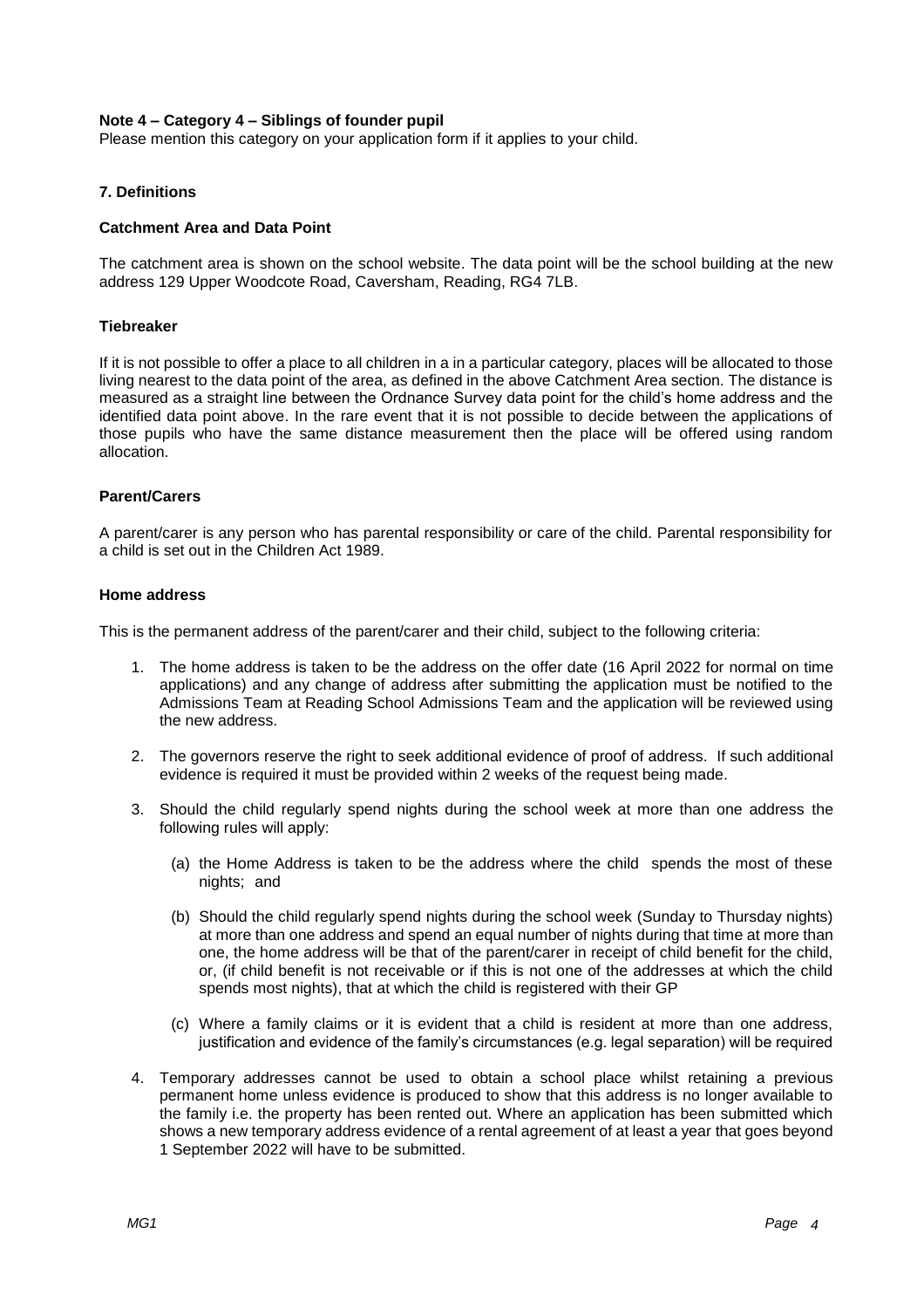**Any place offered based on misleading information and/or with the intention of deception or fraud concerning a permanent home address will be withdrawn.**

# **Siblings**

Siblings are older siblings for purposes of admission criteria during the routine admission rounds. Siblings are children who have either the same mother or father, or they are children who live together in a family unit and with their parent/carer(s). Siblings include adopted or foster brothers or sisters. Siblings must live at the same permanent home address as each other. If they do not live at the same address, then they are not treated as siblings.

Multiple births (twins, triplets etc.) and siblings with a different date of birth in the same year group - Places are offered according to the over-subscription criteria. In the event that this would result in splitting up children each case will be considered and in most cases the other child/children will be offered a place provided the admission will not prejudice the provision of efficient education and efficient use of resources.

## **8. In Year Applications**

The In Year admissions arrangements for the school year 2022-2023 will use this Admission Policy 2022/23.

In Year Applications should be made directly to the School Office via admissions@theheightsprimary.co.uk who will advise if a place is available. In the event that no place is available the applicant may choose to join the waiting list. Should places subsequently become available it will be allocated to those on the waiting list in accordance with the over-subscription criteria in Section 5 above.

The waiting lists for In Year Transfers are reviewed at the end of each academic year. Applicants are asked to confirm whether they would like to keep their child on the waiting list. If an applicant does not reply they are removed from the waiting list.

# **9. Waiting Lists**

After 16 April 2022 a child's position on the waiting list is determined according to the over-subscription criteria and will be re-ranked when new children are added to the list as a result of late applications, change of preference or change of address. When a place becomes available this will be offered to the next child on the waiting list. After the 1 September 2022 children identified for placement as part of Reading Borough Council's Fair Access Protocol can be placed above those on the waiting list. Positions on the waiting lists may go up or down due to pupil withdrawals, new or revised applications. The waiting list will be kept open until end of July 2023.

Any change of address after 16 April 2022 must be notified to the Reading School Admissions Team as the over-subscription rules will be applied to the applicant's circumstances at the date the offer is made.

#### **10. Admissions Appeal**

Parents who are unsuccessful in obtaining a place have the right to appeal against the decision to an Independent Appeal Panel and the appeal will be considered according to the School Admissions Appeals Code.

How to appeal will be explained by the home Local Authority.

The Appeal Panel has the power to make a decision to admit the child. That decision is legally binding upon the school. Appeals should be made within 20 days from the date of notification that their application was unsuccessful.